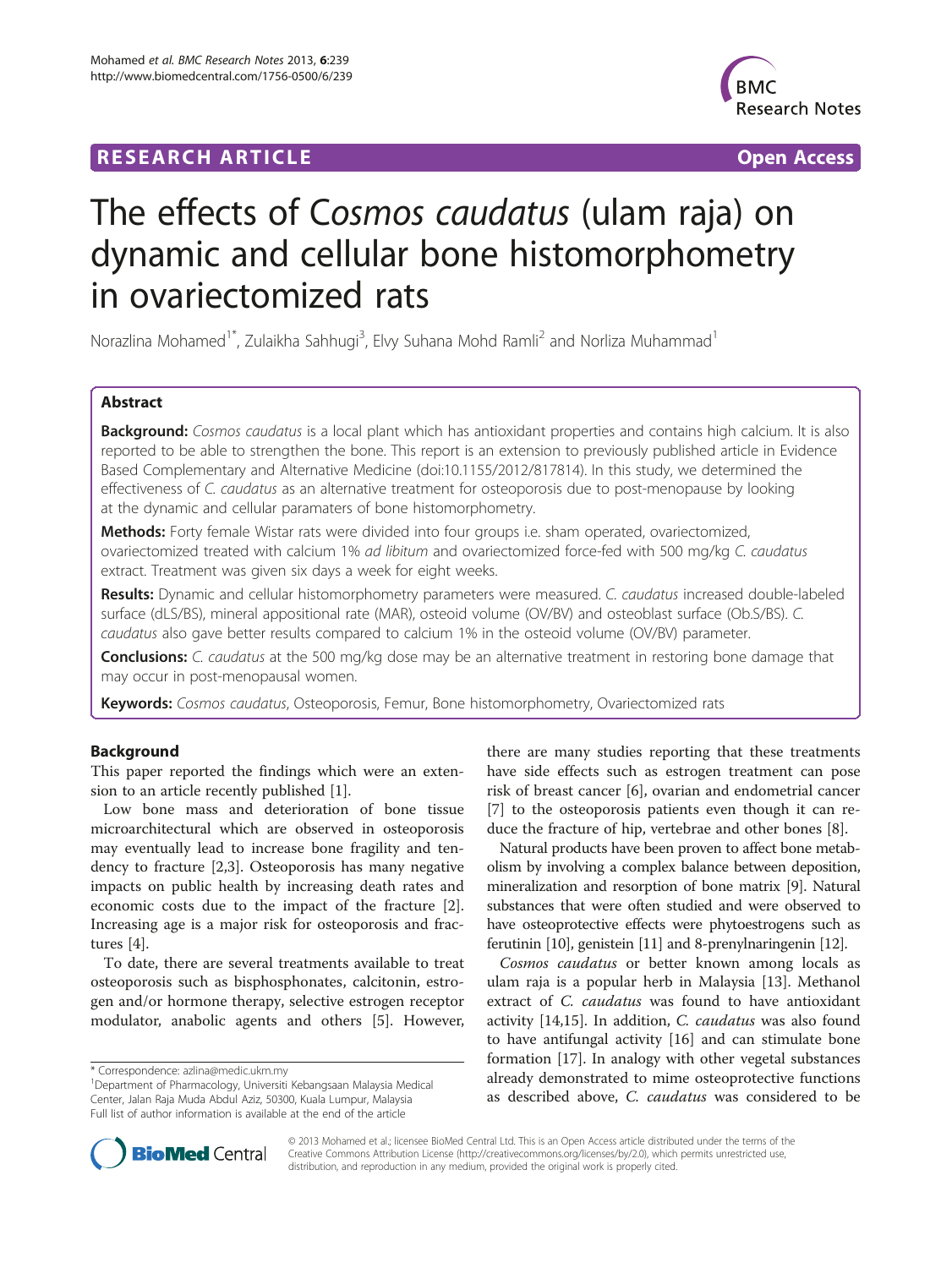able to act on bone tissue. Thus, this study was done to determine the effects of C. caudatus on dynamic and cellular bone histomorphometry of ovariectomized rats which will serve as a model for post-menopausal women.

## **Methods**

#### Animals and treatment

This study utilized thirty-two young adult (3 months) female Wistar rats, which were obtained from the Laboratory Animal Resource Unit, Faculty of Medicine, Universiti Kebangsaan Malaysia. The rats, weighing 190 g-260 g, were randomly assigned to four groups with eight rats in each group. Group 1 was sham operated (Sham) while the second group was ovariectomized control group (OVX). The third and fourth groups were ovariectomized and treated with calcium 1% (Ca) ad libitum and force-fed with 500 mg/kg C. caudatus extract (CC) respectively. The ovariectomy and sham operation protocol was carried out as previously described [[18\]](#page-4-0). Rats were left recuperating for 1 week before commencing the treatment. Treatment was given six days a week for eight weeks. All rats were injected with two doses of calcein nine days and two days before sacrificed. The study was approved by the Universiti Kebangsaan Malaysia Animal Ethics Committee with the approval code of PP/FAR/2008/NORAZLINA/12-AUGUST/225- SEPT-2008-AUG-2009.

## Diet, Cosmos caudatus and calcium 1%

All rats received normal rat chow obtained from Gold Coin, Malaysia. Water extraction method was used to obtain 500 g/300 ml concentration of C. caudatus aqueous extract. Extraction was carried out by School of Chemical Sciences & Food Technology, Faculty of Science and Technology, Universiti Kebangsaan Malaysia as previously described [[19\]](#page-4-0). The 500 mg/kg dose was prepared by mixing C. caudatus with deionized water in ratio 3:7. Calcium 1% solution was prepared by mixing 1 g of hemicalcium lactic acid (Sigma Chemical CO., USA) with 100 ml deionized water.

## Bone histomorphometry

After 8 weeks of treatment, rats were sacrificed via euthanasia with diethyl ether. The left femora were removed and the distal parts were fixed in 70% ethanol. Cellular parameters measured were osteoid volume (OV/BS, osteoid volume over bone surface), osteoid surface (OS/BS, osteoid surface over bone surface), osteoclast surface (Oc.S/BS, osteoclast surface over bone surface), osteoblast surface (Ob.S/BS, osteoblast surface over bone surface) and eroded surface (ES/BS, eroded surface over bone surface). Bone samples were decalcified according to the method described by Hermizi

et al. [[20\]](#page-4-0). In addition, undecalcified bone samples were used to measure dynamic parameters i.e. single labeled surface (sLS/BS, single labeled surface over bone surface), double-labeled surface (dLS/BS, double-labeled surface over bone surface), mineralized surface (MS/BS, mineralized surface over bone surface), mineral appositional rate (MAR), and bone formation rate (BFR/BS, bone formation rate over bone surface). Preparation of bone samples and measurement techniques were carried out as previously described [[20\]](#page-4-0).

## Statistical analysis

All data were subjected to normality test using the Kolmogorov test. For normally distributed data, the statistical test used was analysis of variance, followed by Tukey's honestly significance difference test. While nonnormally distributed data were analysed using Mann– Whitney and Kruskal Wallis tests. Data analysis was performed using Statistical Package for Social Sciences (18.0.1; SPSS, Inc., Chicago, IL) software. Results were expressed as mean ± standard error of the mean (SEM).

## **Results**

Figure [1](#page-2-0) shows the photomictorographs of the trabecular bone of the distal part of femurs analysed using fluorescence microscope. Calcein acts as a fluorescent marker which labels the bone surface thus the double-labeled surface (dLS) and single-labeled surface (sLS) parameters may be determined. From the photos, it was observed that the OVX group had more sLS than dLS while the Ca and CC groups had more dLS than sLS.

Table [1](#page-2-0) shows the dynamic bone histomorphometric results. The Ca and CC groups showed significant increase ( $p < 0.05$ ) in dLS/BS compared to the sham group. For mineral appositional rate parameter (MAR), the Ca and CC groups showed a significant increase  $(p < 0.05)$ compared to the sham and OVX group.

The results for the cellular parameters are shown in Table [2](#page-3-0). The osteoblast surface (Ob.S/BS) of the Ca and CC groups were increased significantly  $(p < 0.05)$  compared to the OVX group. Osteoid volume (OV/BS) was significantly increased  $(p < 0.05)$  in the sham and CC groups compared to the OVX group. In addition, osteoid volume of CC group was also higher  $(p < 0.05)$  compared to the Ca group. No significant differences were seen in the other parameters.

## **Discussion**

Ovariectomy caused a state of estrogen deficiency which may lead to bone loss. The use of rats as a model for postmenopausal osteoporosis has been discussed and significant bone loss may be seen as early as 14 days in the proximal tibial metaphysis [\[21](#page-4-0)]. The ovariectomy-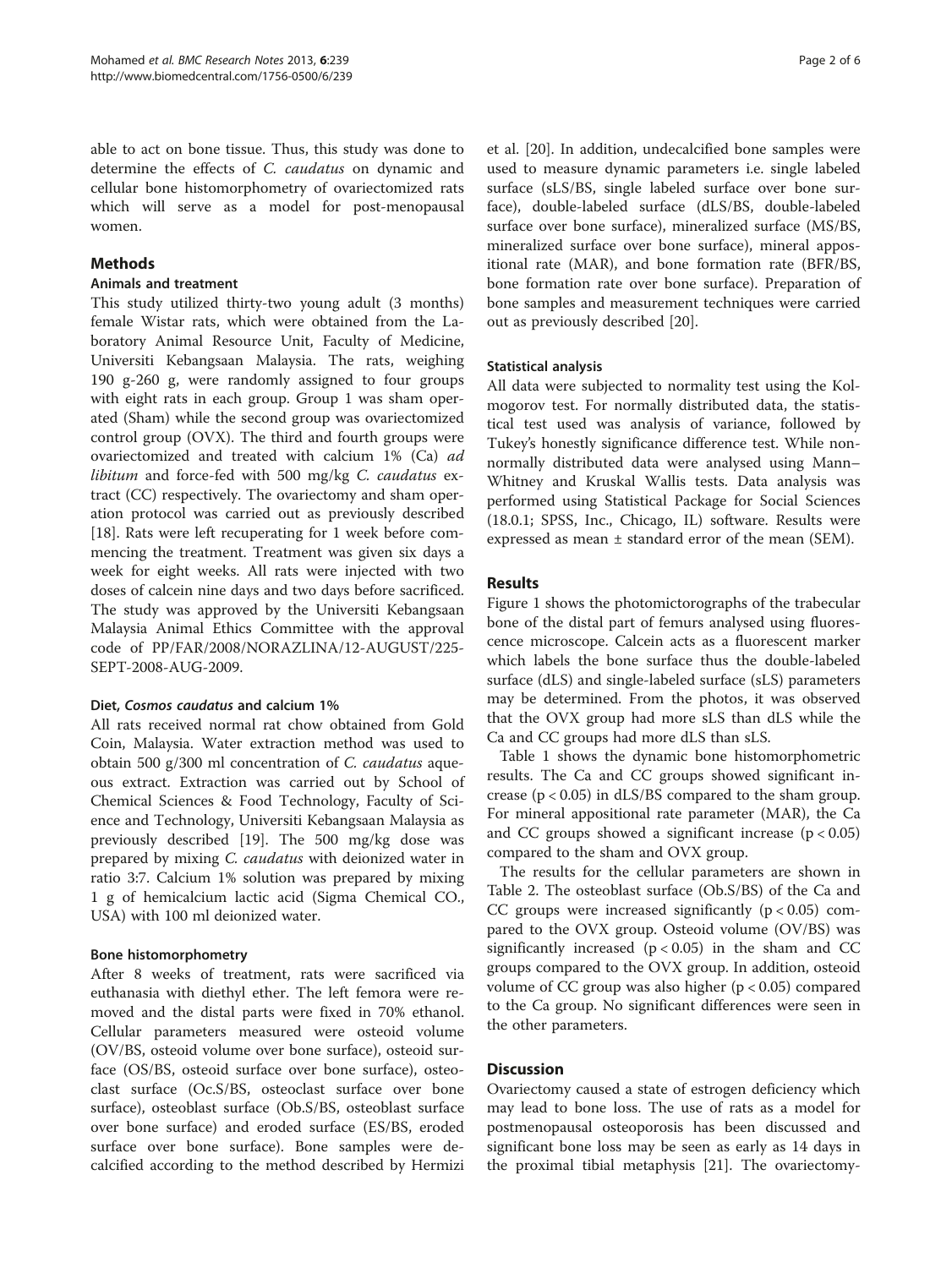<span id="page-2-0"></span>

induced osteopenia observed in rats are similar to skeletal responses in post-menopausal women [\[22\]](#page-4-0).

In this study, the ovariectomized group did not differ to sham-operated group in terms of dynamic histomorphometry parameters (Table 1). These findings were in agreement with our previous study except in one parameter. The previous study showed that the ovariectomized rats had lower mineral appositional rate compared to the sham-operated group [[23\]](#page-4-0). In terms of cellular histomorphometry parameters, ovariectomy caused reduction in osteoid volume as compared to the sham group. Other parameters were not significantly different compared to sham even though declining values were observed. However, in another study it was observed that cellular parameters deteriorated in the ovariectomized group as compared to the sham group [[24](#page-4-0)]. The discrepancies seen in the histomorphometry parameters between ovariectomized and sham-operated groups were surprising and it may be attributed to the small sample size used in our study. In addition, the technique used in measuring the histomorphometric parameters may not be sensitive since others have found that the use of high-throughput technique such as microcomputed tomography was able to yield more significant results [\[25](#page-4-0)].

The effects of C. *caudatus* on bone biochemical markers were previously investigated in which we used the doses of 100, 200 and 300 mg/kg. It was observed that all doses of C. caudatus were able to prevent the increase in interleukin-1 and pyridinoline in the ovariectomized group. However, no significant changes were seen

| Table T The enects of Cosmos caudatus and calcium on dynamic mistomorphonietry parameters in ovariectomized rats |                  |                  |                             |                             |  |  |  |
|------------------------------------------------------------------------------------------------------------------|------------------|------------------|-----------------------------|-----------------------------|--|--|--|
| Dynamic parameters                                                                                               | Sham             | <b>OVX</b>       | Сa                          | CC                          |  |  |  |
| Single labeled surface (%)                                                                                       | $75.44 + 4.00$   | $78.99 + 3.35$   | $73.8 + 6.33$               | $73.1 \pm 6.33$             |  |  |  |
| Double-labeled surface (%)                                                                                       | $18.5 + 3.33$    | $74.68 + 5.08$   | $78.38 + 2.78$ <sup>*</sup> | $38.9 + 4.10^{*}$           |  |  |  |
| Mineralized surface (%)                                                                                          | $58.69 \pm 1.10$ | $63.78 \pm 1.18$ | $60.55 \pm 2.86$            | $63.55 \pm 3.10$            |  |  |  |
| Mineral appositional rate (um/day)                                                                               | $1.52 + 0.12$    | $1.52 + 0.13$    | $3.20 + 0.38$ <sup>#*</sup> | $3.60 + 0.09$ <sup>#*</sup> |  |  |  |
| Bone formation rate ( $\mu$ m <sup>3</sup> / $\mu$ m <sup>2</sup> /day)                                          | $1.00 + 0.09$    | $1.08 + 0.02$    | $1.58 + 0.27$               | $1.48 + 0.29$               |  |  |  |

|  |  |  | Table 1 The effects of Cosmos caudatus and calcium on dynamic histomorphometry parameters in ovariectomized rats |
|--|--|--|------------------------------------------------------------------------------------------------------------------|
|  |  |  |                                                                                                                  |

Sham sham-operated rats.

OVX ovariectomized rats.

Ca ovariectomized rats supplemented with 1% calcium.

CC ovariectomized rats supplemented with 500 mg/kg Cosmos caudatus.

 $*$  significant vs sham group (p < 0.05).

# significant vs OVX group (p < 0.05).

Data is presented as mean ± S.E.M.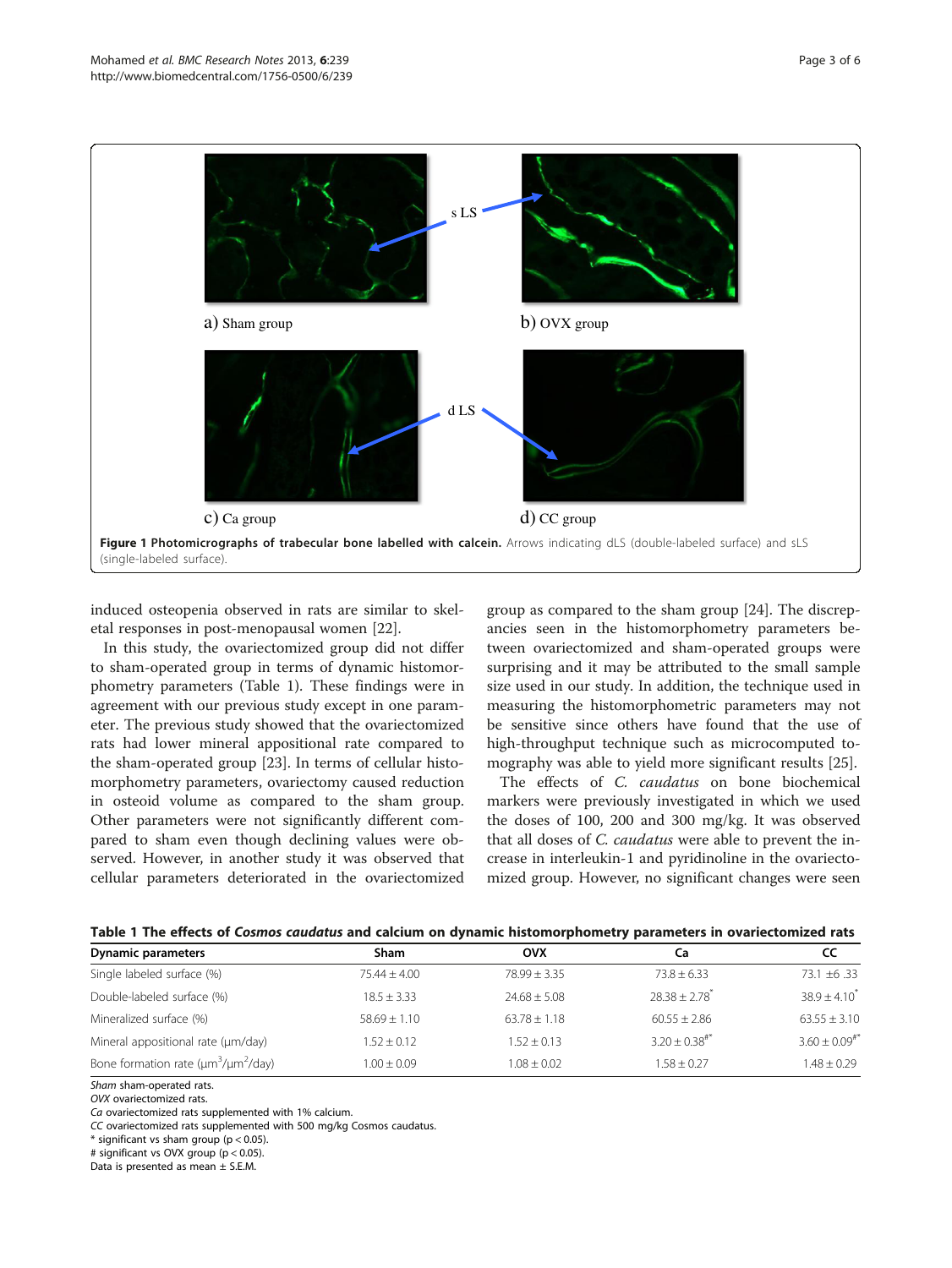| Cellular parameters    | Sham             | ovx               | Сa                            | cc                         |
|------------------------|------------------|-------------------|-------------------------------|----------------------------|
| Osteoblast surface (%) | $30.92 \pm 8.78$ | $8.75 \pm 5.15*$  | $55.32 \pm 10.2$ <sup>#</sup> | $70.4 \pm 7.78^{\text{*}}$ |
| Osteoclast surface (%) | $52.43 + 12.59$  | $65.56 \pm 13.04$ | $62.96 + 6.68$                | $36.12 \pm 1.11$           |
| Eroded surface (%)     | $12.32 \pm 6.00$ | $38.89 \pm 14.70$ | $36.53 + 9.15$                | $22.62 \pm 4.66$           |
| Osteoid volume (%)     | $13.13 \pm 1.92$ | $4.54 + 2.46*$    | $8.66 + 1.07$                 | $18.27 \pm 0.53^{40}$      |
| Osteoid surface (%)    | $72.95 \pm 2.66$ | $51.29 + 3.43$    | $63.08 \pm 5.62$              | $71.85 \pm 7.09$           |

<span id="page-3-0"></span>Table 2 The effects of Cosmos caudatus and calcium on cellular histomorphometry parameters in ovariectomized rats

Sham sham-operated rats.

OVX ovariectomized rats.

Ca ovariectomized rats supplemented with 1% calcium.

CC ovariectomized rats supplemented with 500 mg/kg Cosmos caudatus.

 $*$  significant vs sham group (p < 0.05).

# significant vs OVX group (p < 0.05).

 $@$  significant vs Ca 1% (p < 0.05).

Data is presented as mean ± S.E.M.

in the bone histomorphometry parameters (unpublished data).

Following that, we proceeded with a higher dose i.e. 500 mg/kg and look at the bone histomorphometry paramaters. Parts of the results from this study were previously published in which we observed C. caudatus was able to improve some of the structural bone histomorphometry parameters as compared to ovariectomized group [\[1](#page-4-0)]. In this article, we reported the remaining half of the findings i.e. the dynamic and cellular bone histomorphometry parameters.

No significant differences were observed in singlelabeled surface between the treatment groups. High single-labeled surface reflects high bone resorption rate [[26\]](#page-4-0). Thus, the absence of significant differences in this parameter indicates that Ca 1% and C. caudatus did not affect the resorption process. However, this study showed that groups treated with Ca 1% and C. caudatus had higher double-labeled surface. The presence of high double-labeled surface indicates high bone formation and active mineralization process [\[27,28\]](#page-4-0). The results suggested that 500 mg/kg C. caudatus extract may play a role in stimulating bone formation in ovariectomized rats. Calcium, on the other hand, has been used as a treatment for osteoporosis [\[29](#page-4-0)]. Daily calcium supplementation has been shown to prevent bone loss in postmenopausal women [[30](#page-4-0)].

Mineral appositional rate (MAR) is the distance between two fluorescence labels which were formed when calcein was injected on the ninth day and second day before rats were sacrificed [[31\]](#page-5-0). MAR represents the osteoblastic activities in the bone [\[32](#page-5-0)]. High MAR value in the Ca and CC groups is suggestive of high osteoblastic activity. This is in agreement with osteoblast surface value which was higher in the Ca and CC groups compared to OVX.

Osteoid volume (OV/BV) was found to increase significantly in the sham and CC groups compared to the OVX group. The CC group also had a higher osteoid volume compared to the Ca group. Osteoid is bone matrix that is not mineralized yet. The increase in osteoid volume may occur due to the increase in osteoid formation or by the disruption that has occurred during the process of mineralization of bone [\[33](#page-5-0)]. The increase in osteoid volume in the CC group showed that C. caudatus may have a role in osteoid formation. This effect of C. caudatus is an advantage over Ca 1%. Cosmos caudatus was found to have high phenolic content of the flavonoids class (which include catechin, epicatechin, myricetin and luteolin) and was observed to possess free-radicals scavenging activity [[34](#page-5-0)]. These properties of C. caudatus may also contribute to its bone-protective effects. It is also reported that C. caudatus contains 270 mg calcium per 100 g of the plant [\[35](#page-5-0)]. This composition, in addition to its antioxidative property, may contribute to the superiority of C. caudatus as opposed to calcium supplementation.

Calcium supplementation in this study was given in drinking water at the concentration of 1%. This method of administration was used in our previous study [[36](#page-5-0)] and has also been used by others [[37\]](#page-5-0). The advantage of using this route of administration is that it minimizes the stress from using injection or oral gavage. However we did not measure serum levels of calcium to ensure adequate calcium intake which can further verify the differences seen between the *C. caudatus* group and the Ca 1% group.

No significant differences in osteoid surface (OS/BS) were observed between all the groups. Although the percentage of osteoid surface is higher in the Ca and CC groups than in the OVX group, significant difference was not observed. This may be attributed to the small sample size used in this study.

There were no significant differences in osteoclast surface (Oc.S/BS) between all the groups. However, based on a previous study, there was a significant increase in Oc.S/BS for ovariectomized rats [\[38](#page-5-0)]. In addition, postmenopausal condition can stimulate the formation of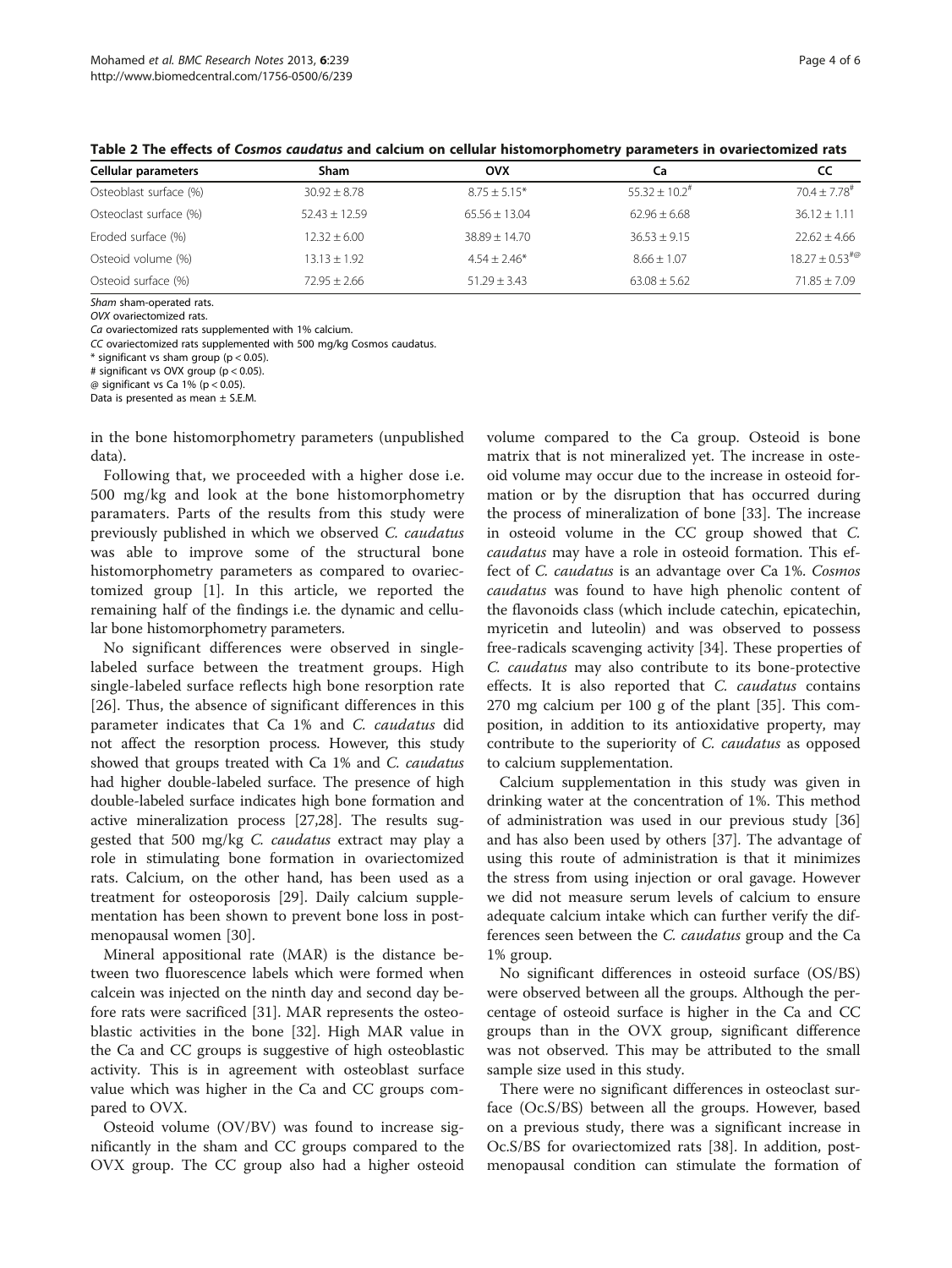<span id="page-4-0"></span>osteoclast by the production of nuclear factor-kβ ligand (RANKL) and tumor necrosis factor (TNF) by monocytes and T cell, and this phenomenon tends to occur in women with osteoporosis [\[39](#page-5-0)]. C. caudatus did not seem to cause any effects on osteoclast surface which implies C. caudatus has no effects on resorption process.

#### Conclusions

C. caudatus has beneficial effects on dynamic and celluar bone histomorphometry parameters in ovariectomized rats. C. caudatus was also observed to be superior to Ca 1% in increasing the osteoid volume parameter. Thus, C. caudatus has the potential to become an alternative treatment in restoring bone damage in post-menopausal women.

#### Competing interests

The authors declare that they have no competing interests.

#### Authors' contributions

NM participated in the design of the study and drafted the manuscript. ZS carried out the analysis and performed the statistical analysis. ESMR participated in interpreting the bone histomorphometry analysis. NM helped in the design of the study and helped to draft the manuscript. All authors read and approved the final manuscript.

#### Acknowledgments

The authors are grateful to Prof Dr Abdul Salam Babji from Faculty of Science and Technology, Universiti Kebangsaan Malaysia for the preparation of the plant extract. The authors thank Ms. Azizah Osman, Ms. Sinar Suriya Muhamad, Mr. Arizi Aziz, Ms. Mazliadiyana Mazlan, Mr. OK Azuan Ghazali and Mr. Imran Mohd Ali for their technical assistance. The authors expressed their gratitude to UKM grant FF-193-2008 for funding this project.

#### Author details

1 Department of Pharmacology, Universiti Kebangsaan Malaysia Medical Center, Jalan Raja Muda Abdul Aziz, 50300, Kuala Lumpur, Malaysia. 2 Department of Anatomy, Universiti Kebangsaan Malaysia Medical Center, Kuala Lumpur, Malaysia. <sup>3</sup>Department of Biomedical Sciences, Faculty of Health Sciences, Kuala Lumpur, Malaysia.

#### Received: 7 February 2013 Accepted: 21 June 2013 Published: 24 June 2013

#### References

- 1. Mohamed N, Gwee Sian Khee S, Shuid AN, Muhammad N, Suhaimi F, Othman F, Babji AS, Soelaiman IN: The effects of Cosmos caudatus on structural bone histomorphometry in ovariectomized rats. Evid Based Complement Alternat Med 2012, 2012:817814.
- 2. Rong SY, Shing H: Current pharmacological approaches to prevent and treat post menopausal osteoporosis. Recent Pat Endocr Metab Immune Drug Discov 2009, 3:42–53.
- 3. Consensus Development Conference: Diagnosis, prophylaxis and treatment of osteoporosis. Am J Med 1993, 94:646–650.
- 4. Cooper C, Campion G, Melton LJ: Hip fractures in the elderly: a world-wide projection. Osteoporosis Int 1992, 2(6):285–289.
- Mühlbauer RC, Li F: Nutrition: effect of vegetables on bone metabolism. Nature 1999, 401:343–344.
- 6. Ross RK, Paganini-Hill A, Wan PG, Pike MC: Effect of hormone replacement therapy on breast cancer risk: Estrogen versus estrogen plus progestin. J Natl Cancer Inst 2000, 92:328–332.
- 7. Davison S, Davis SR: Hormone replacement therapy: current controversies. Clin Endocrinol 2003, 58:249–261.
- Anderson GL, Limacher M, Assaf AR: Effects of conjugated equine estrogen in postmenopausal women with hysterectomy: the Women's health initiative randomized controlled trial. J Am Med Assoc 2004, 291(14):1701–1712.
- Putnam SE, Scutt AM, Bicknell K, Priestley CM, Williamson EM: Natural products as alternative treatments for metabolic bone disorders and for maintenance of bone health. Phytother Res 2007, 21:99–112.
- 10. Ferretti M, Bertoni L, Cavani F, Zavatti M, Resca E, Carnevale G, Benelli A, Zanoli P, Palumbo C: Influence of ferutinin on bone metabolism in ovariectomized rats. II: role in recovering osteoporosis. J Anat 2010, 217:48–56.
- 11. Setchell KD, Lydeking-Olsen E: Dietary phytoestrogens and their effect on bone: evidence from in vitro and in vivo, human observational, and dietary intervention studies. Am J Clin Nutr 2003, 78(3 Suppl):593S–609S.
- 12. Hümpel M, Isaksson P, Schaefer O, Kaufmann U, Ciana P, Maggi A, Schleuning WD: Tissue specificity of 8-prenylnaringenin: protection from ovariectomy induced bone loss with minimal trophic effects on the uterus. J Steroid Biochem Mol Biol 2005, 97:299–305.
- 13. Ong HC, Norzalina J: Malay herbal medicine in Germencheh Negeri Sembilan, Malaysia. Fitoterapia 1999, 70:10–14.
- 14. Andarwulan N, Batari R, Sandrasari DA, Bolling B, Wijaya H: Flavonoid content and antioxidant activity of vegetables from Indonesia. Food Chem 2010, 121(4):1231–1235.
- 15. Huda-Faujan N, Noriham A, Norrakiah AS, Babji AS: Antioxidant activity of plants methanolic extracts containing phenolic compounds. Afr J Biotechnol 2009, 8(3):484–489.
- 16. Fuzzati N, Sutarjadi, Dyatmiko W, Rahman A, Hostettmann K: Phenylpropane derivates from roots of Cosmos caudatus. Phytochem 1995, 39:409–412.
- 17. Ismail S: Sayuran Tradisional Ulam dan Penyedap Rasa. Bangi: Universiti Kebangsaan Malaysia; 2000.
- 18. Shuid AN, Mohamad S, Mohamed N, Mokhtar SA, Muhammad N, Soelaiman IN: Bone oxidative changes during early fracture healing of postmenopausal osteoporosis rat model. Asian J Animal Vet Adv 2011, 6:1193–1203.
- 19. Huda-Faujan N, Norihan A, Norrakiah AS, Babji AS: Antioxidative activities of some Malaysian herbal water extracts. ASEAN Food J 2007, 14:61–68.
- 20. Hapidin H, Othman F, Soelaiman IN, Shuid AN, Mohamed N: Effects of nicotine administration and nicotine cessation on bone histomorphometry and bone biomarkers in Sprague–Dawley male rats. Calcif Tissue Int 2011, 88:41–47.
- 21. Lelovas PP, Xanthos TT, Thoma SE, Lyritis GP, Dontas IA: The laboratory rat as an animal model for osteoporosis research. Comp Med 2008, 58(5):424–430.
- 22. Mosekilde L: Assessing bone quality-animal models in preclinical osteoporosis research. Bone 1995, 17:343S–352S.
- 23. Aktifanus AT, Shuid AN, Rashid NHA, Ling TH, Loong CY, Saat NM, Muhammad N, Mohamed N, Soelaiman IN: Comparison of the effects of tocotrienol and estrogen on the bone markers and dynamic changes in postmenopausal osteoporosis rat model. Asian J Anim Vet Adv 2012, 7:225–234.
- 24. Fathilah SN, Nazrun Shuid A, Mohamed N, Muhammad N, Nirwana Soelaiman I: Labisia pumila protects the bone of estrogen-deficient rat model: a histomorphometric study. J Ethnopharmacol 2012, 142(1):294–299.
- 25. Xiang A, Kanematsu M, Mitamura M, Kikkawa H, Asano S, Kinoshita M: Analysis of change patterns of microcomputed tomography 3 dimensional bone parameters as a high-throughput tool to evaluate antiosteoporotic effects of agents at an early stage of ovariectomyinduced osteoporosis in mice. Invest Radiol 2006, 41(9):704–712.
- 26. Woods AE, Ellis RC: Laboratory histopathology: a complete reference. London: Churchill Livingstone Publisher; 1994.
- 27. Hapidin H, Othman F, Soelaiman IN, Shuid AN, Mohamed N: Beneficial effects of tocotrienol and tocopherol on bone histomorphometric parameters in sprague–dawley male rats after nicotine cessation. Calcif Tissue Int 2009, 84:65–74.
- 28. Ahmad NS, Khalid BAK, Luke DA, Ima-Nirwana S: Tocotrienol offers better protection than tocopherol from free radical–induced damage of rat bone. Clin Exp Pharmacol Physiol 2005, 32:761–770.
- 29. Gass M, Dawson-Hughes B: Preventing osteoporosis-related fractures: an overview. Am J Med 2006, 119:S3–S11.
- 30. Nordin BEC: The effect of calcium supplementation on bone loss in 32 controlled trials in postmenopausal women. Osteoporosis Int 2009, 20(12):2135–2143.